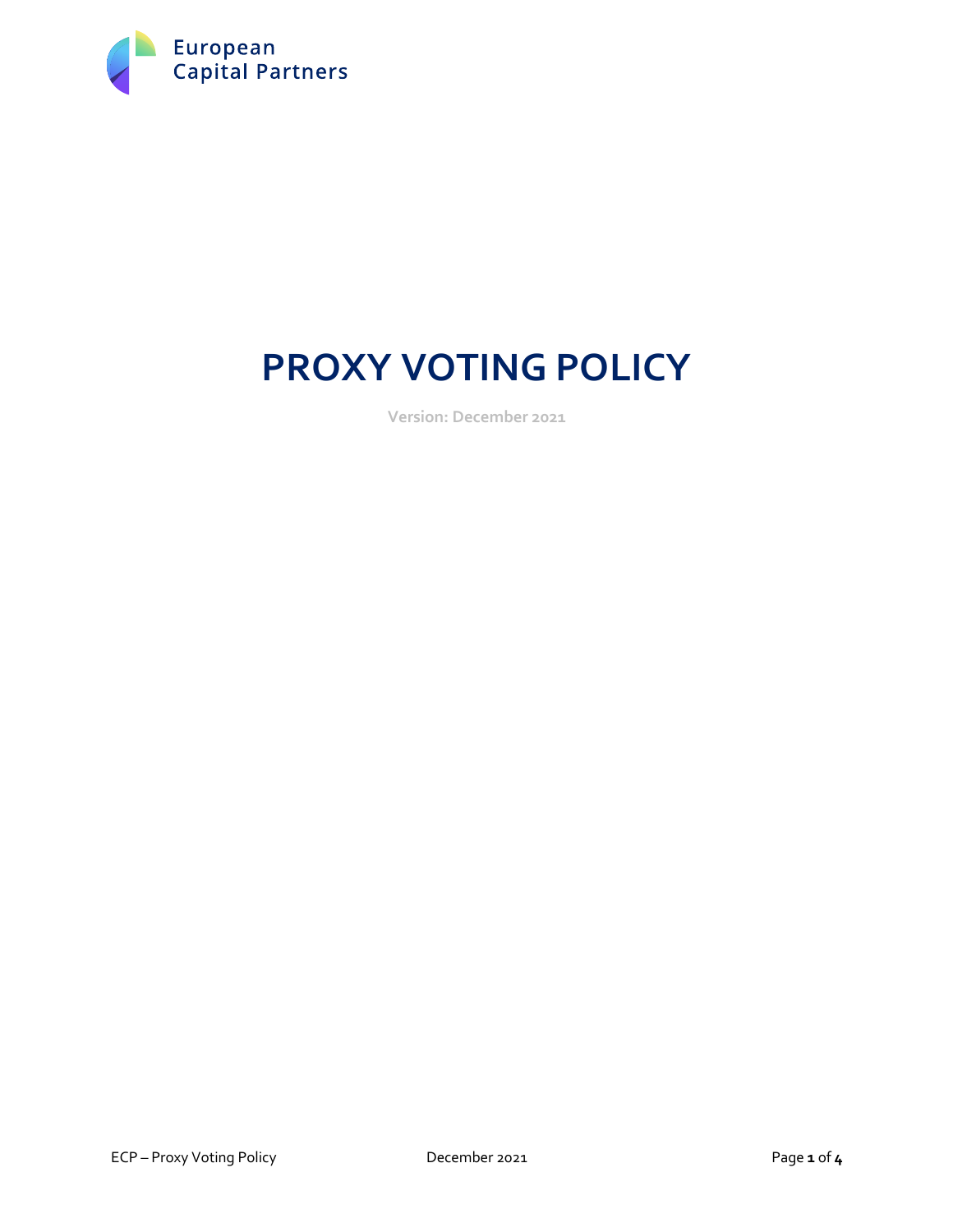

# **Applicable Regulations ("the Regulations")**

Luxembourg law of 17 December 2010 relating to Undertakings for Collective Investment ("UCITS Law");

Luxembourg law of 12 July 2013 on Alternative Investment Managers ("AIFM Law");

Commission Delegated Regulation No 231/2013 of 19 December 2012 ("Regulation");

Directive 2014/91/EU of the European Parliament and of the Council Directive 2011/61/EU of the European Parliament and of the Council ("Directive");

CSSF Circular 18/698 relative to the authorisation and organisation of investment fund managers incorporated under Luxembourg law ("CSSF Circular").

## **Objective of the policy**

The present policy aims at implementing measures applicable in relation to voting rights attached to securities held by AIFs and UCITS (the "Funds") managed by European Capital Partners (Luxembourg) S.A. ("ECP") and at safeguarding the best interest of the Funds' investors, in accordance with the Regulations. In accordance with the provisions set out by the present policy, ECP must develop adequate and effective strategies for determining when and how any voting rights held in the portfolios it manages are to be exercised, to the exclusive benefit of Funds and their investors. The strategy determines measures and procedures for:

- Monitoring relevant corporate actions;
- Ensuring that the exercise of voting rights is in accordance with the investment objectives and policy of the relevant Funds;
- Preventing or managing any conflicts of interest arising from the exercise of voting rights.

The policy is approved by the Board of ECP and it applies to the entire range of Funds. The policy is effective as from the date of its approval.

Any fund that has not specifically mandated ECP to exercise the voting rights attached to the instruments held in its portfolio, must develop its own strategy for the exercise of voting rights.

#### **Responsibilities**

ECP carries out any activities connected with the management of funds. It may, in its own name and on behalf of the Funds, enter into any contract, purchase, sell, exchange and deliver any securities, proceed to any registration and transfer in its name or in a third party's name in the register of shares or debentures of any Luxembourg or foreign company including investment funds and other similar vehicle,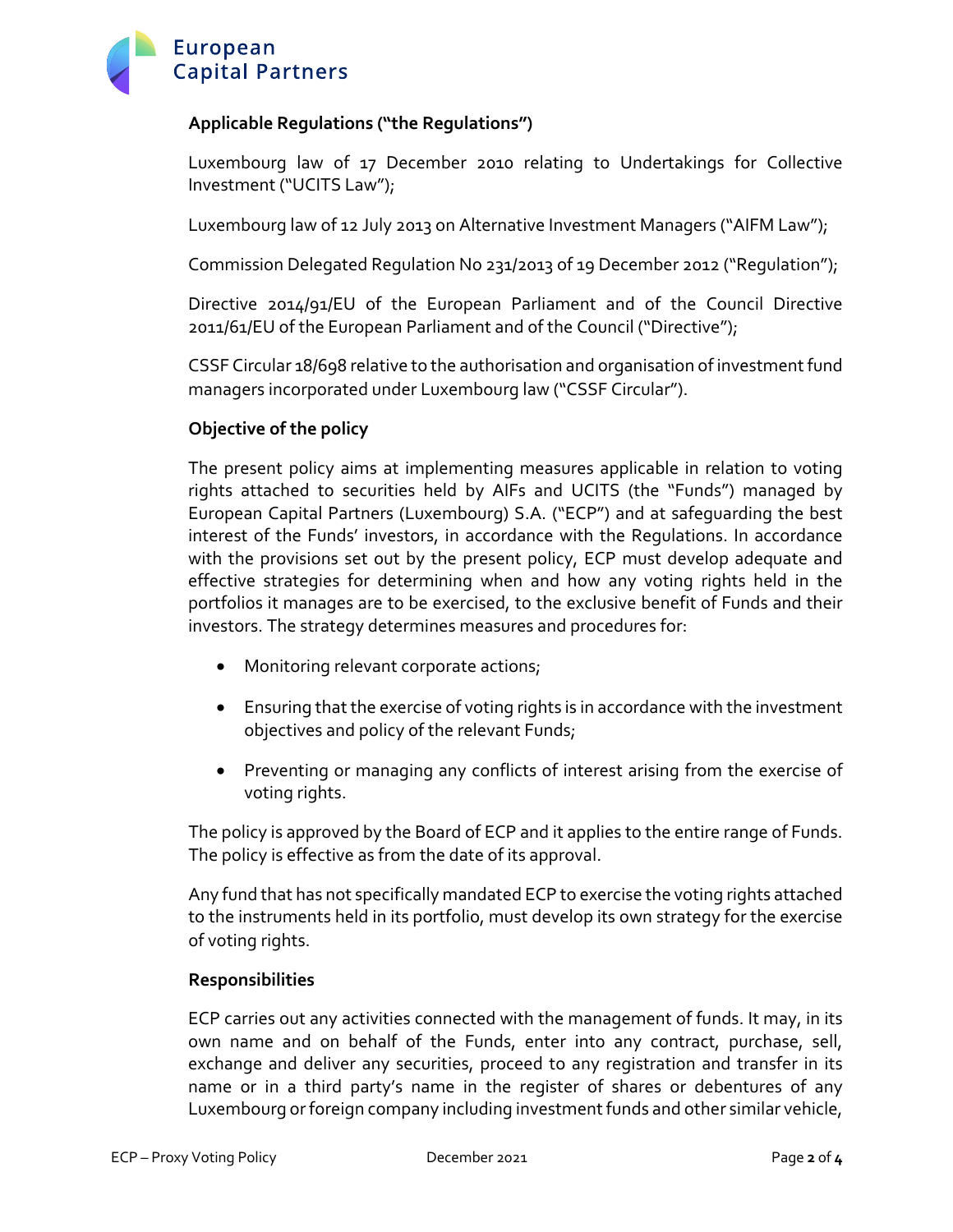

and exercise on behalf of the funds and its investors, all rights and privileges, especially all voting rights attached to the securities constituting the assets of the funds.

1. When Portfolio Management is performed internally:

**With respect to UCITS:** for which ECP acts as portfolio manager, the voting right strategies to be developed will not only depend on the nature of the underlying investments but also on objective criteria relating to the effectiveness and relevance of the potential exercise of voting rights attached to such investments.

For the UCITS' portfolios where ECP has decided to exercise the voting rights, ECP applies a uniform process and uses the Proxy Voting Guidelines of ISS $^{\rm 1}$ .

ECP's proxy voting process is as follows:

- 1.1.1 ECP receives voting recommendations from ISS. These recommendations are assessed and validated.
- 1.1.2 Two exceptions may occur:
	- (a) Where a settlement risk in the fund's and/or client's portfolio may be caused by participation in voting (e.g. by the fact that shares for which a voting has been performed are blocked for sale), ECP does in general not vote for all shares;
	- (b) Where due to exceptional circumstances ECP deems an own voting on single or multiple agenda points as more beneficial for the Funds and/or clients than the ISS voting recommendations, ECP may deviate from the ISS recommendations. This deviation will then be documented and submitted to the Compliance Officer.

Detailed information on ISS Proxy Voting Guidelines are available on https://www.issgovernance.com/policy-gateway/2016-policy-information/.

ISS provides ECP with the updated Voting Proxy Register on a yearly basis as well as access to its systems on a permanent basis for ECP to monitor the proper exercise of voting rights. ECP keeps records of the Proxy Voting Register in its systems.

**With respect to AIFs**: for which ECP acts as investment manager, given the heterogenic nature of the corporate governance arrangements at AIF level and/or the underlying investments, ECP develops appropriate voting right strategies on a caseby-case basis.

<sup>1</sup> https://www.issgovernance.com/